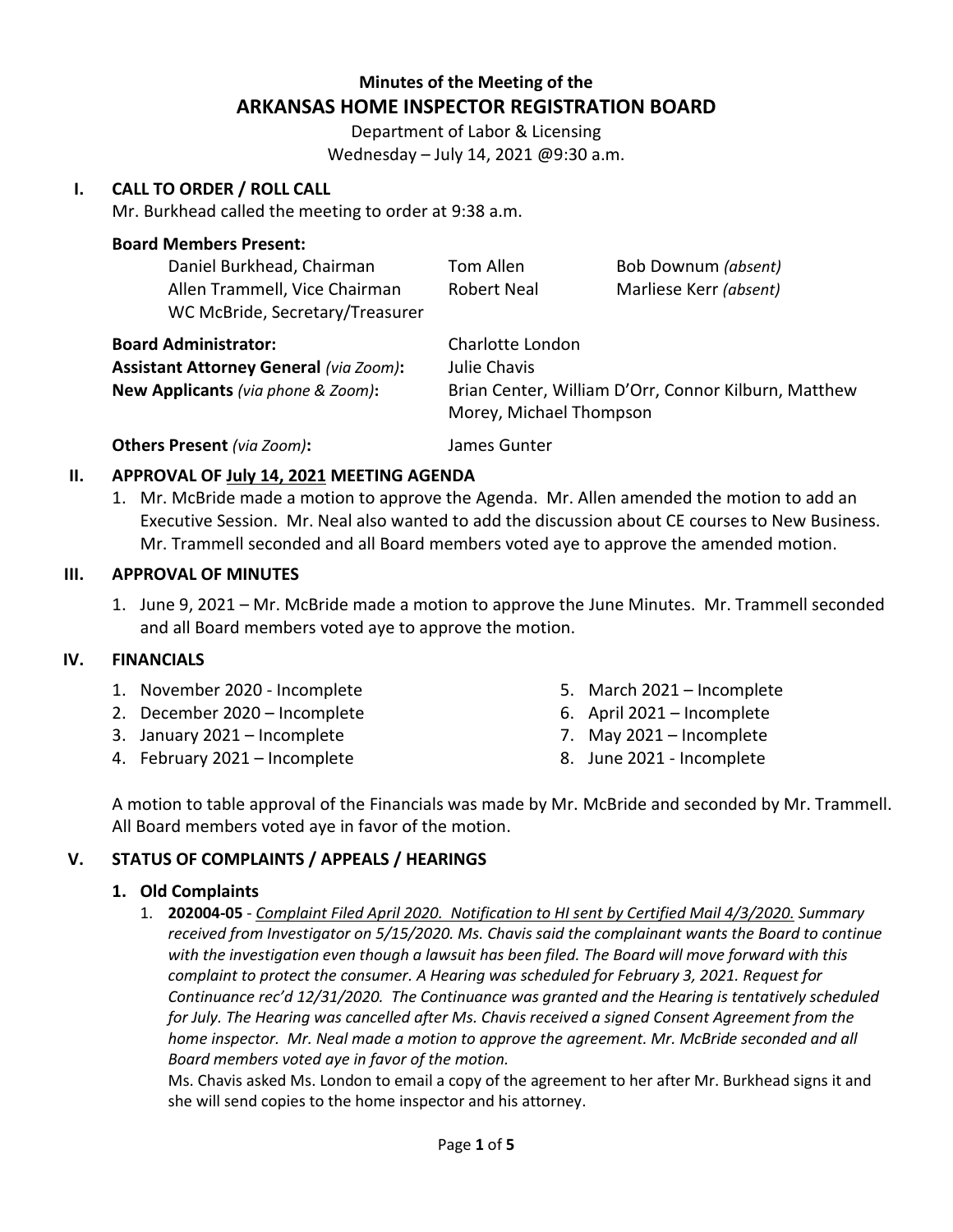## **2. New Complaints**

- 1. **202103-13** *Complaint Filed March 2021. Notification to HI sent by Certified Mail 04/09/2021.*  HI signed for and received the Certified Letter on April 23, 2021. Home Inspector has not responded as of June 4, 2021 and complaint will be turned over to the Investigator. Ms. Chavis said the Investigator had recommended dismissal of this complaint since the Complainant and the Home Inspector were trying to resolve it.
- 2. **202105-14** *Complaint Filed May 2021. Notification to HI sent by Regular and Certified Mail 5/12/2021.* Regular mail was returned with an incorrect address sticker on May 26, 2021. Certified receipt has not been returned yet. Ms. Chavis will search for an address for this inspector and send it to Ms. London so notification can be sent to the inspector. The Certified Mail was returned from the post office as 'unable to forward' on 6/17/2021. Ms. Chavis told Ms. London to email the complaint to the home inspector and ask him for his current mailing address.
- 3. **202106-15** *Complaint Filed June 2021. Notification to HI sent by Regular Mail on 6/10/2021*. HI responded 6/29/2021. Complaint emailed to Investigator on July 6, 2021.
- 4. **202106-16** *Complaint Filed June 2021. Notification to HI sent by Regular mail on 6/25/2021*. Complaint emailed to Investigator on July 6, 2021. This complaint is linked to Complaint No.: 202106-15.
- **3. Hearings**

None

## **VI. REVIEW OF NEW APPLICANTS**

### **A. New Applicants**

- 1. Brian Center
- 2. William D'Orr
- 3. Connor Kilburn
- 4. Matthew Morey
- 5. Michael Thompson
- 6. Roy White
- 7. Phillip Whiting
- 1. **Brian Center** Mr. McBride made motion to approve Mr. Center's application and Mr. Trammell seconded. Mr. Center was on the phone for the meeting and he was questioned about his training in Texas. The Board concluded that the Texas training did not meet the requirements of the Board. The majority of Mr. Center's training hours were online, while the Board requires 80 hours of classroom instruction. Mr. Burkhead told Mr. Center that he should complete 80 hours of classroom training through one of the AHIB Approved Schools. All Board members voted nay to deny approval for licensing.
- 2. **William D'Orr** Mr. McBride made motion to approve Mr. D'Orr's application and Mr. Trammell seconded. All Board members voted aye in favor of the motion.
- 3. **Connor Kilburn** Mr. McBride made motion to approve Mr. Kilburn's application and Mr. Trammell seconded. All Board members voted aye in favor of the motion.
- 4. **Matthew Morey** Mr. McBride made motion to approve Mr. Morey's application and Mr. Trammell seconded. All Board members voted aye in favor of the motion.
- 5. **Michael Thompson** Mr. McBride made motion to approve Mr. Thompson's application and Mr. Allen seconded. All Board members voted aye in favor of the motion.
- 6. **Roy White** Mr. McBride made motion to approve Mr. White's application. Mr. Allen seconded and all Board members voted aye in favor of the motion.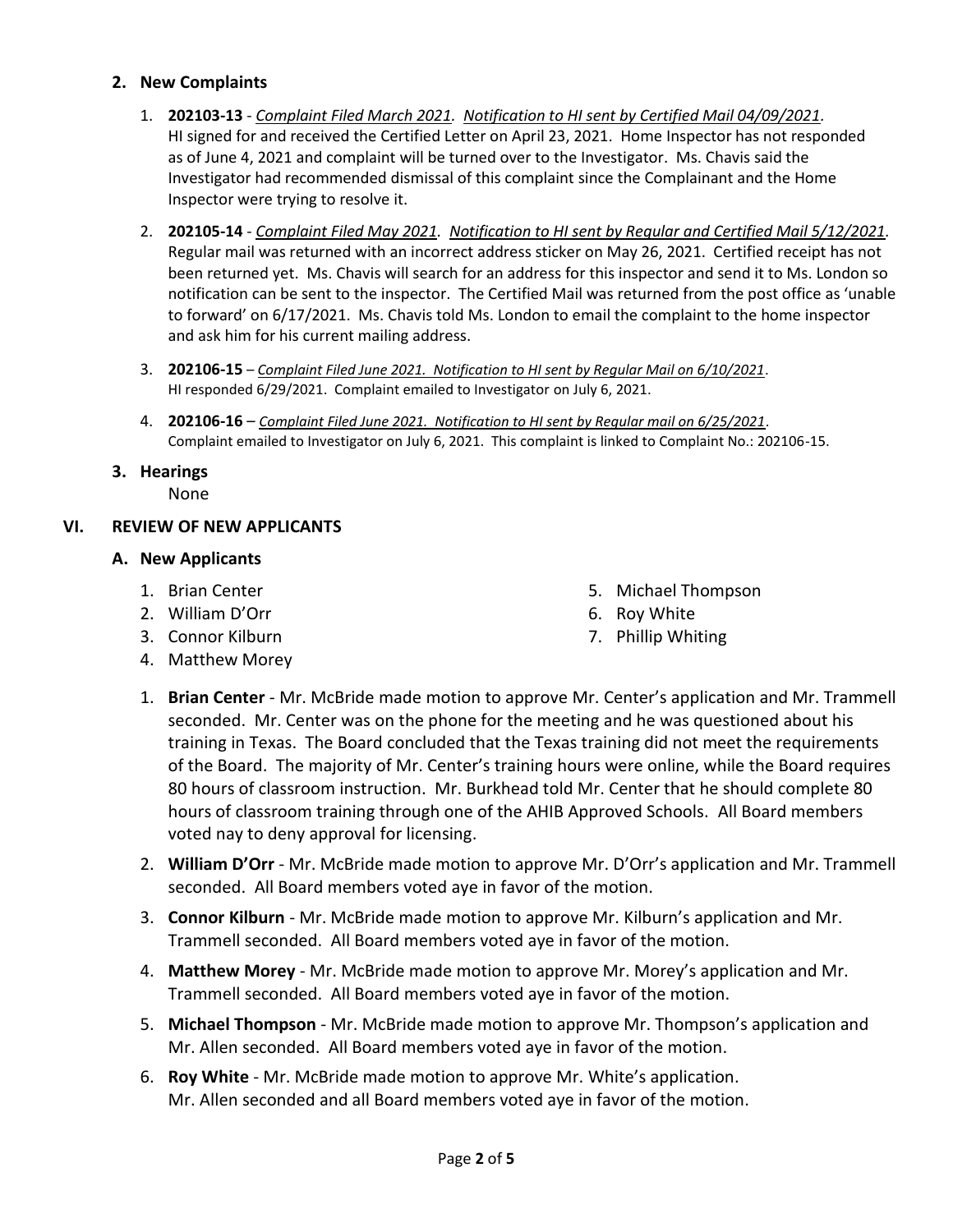7. **Phillip Whiting** - Mr. McBride made motion to approve Mr. Whiting's application contingent upon receipt of a revised Certificate of Insurance with the Board listed as the Certificate Holder. Mr. Trammell seconded. All Board members voted aye in favor of the motion.

## **VII. 2021 REGISTRATION RENEWALS**

1. **Stacey Robinson, HI-1833** – Mr. Neal said that Mr. Robinson had provided all of the correct documents for renewal of his license and made a motion to approve him for renewal of his home inspector license for 2021. Mr. Allen seconded and all Board members voted aye in favor of the motion.

## **VIII. CONTINUING EDUCATION / PRE-REGISTRATION COURSES**

## **A. CONTINUING EDUCATION**

**1. American Society of Home Inspectors (ASHI)** – Fourteen (14) Online CE Courses

| <b>COURSE NAME</b>                                                          | <b>CREDIT HRS</b> |
|-----------------------------------------------------------------------------|-------------------|
| <b>Attic &amp; Crawlspace Ventilation</b><br>а.                             | 2 Hrs             |
| b. Built-In Appliance Inspection                                            | 2 Hrs             |
| <b>Causes, Symptoms and Solutions to Common Foundation Problems</b><br>c.   | 2 Hrs             |
| <b>Chimney and Fireplace Appliance Inspections</b><br>d.                    | 2 Hrs             |
| <b>Electrical Service Inspection: Mysteries &amp; Myths Explained</b><br>e. | 2 Hrs             |
| f.<br>Getting to the Root of it with Sewer Inspections                      | 2 Hrs             |
| <b>Identifying Bulk Water Intrusion at the Exterior Walls</b><br>g.         | 2 Hrs             |
| <b>Improve your Report Writing - Improve your Business</b><br>h.            | 2 Hrs             |
| <b>Inspecting Asphalt Shingles and Flat Roofs</b><br>۱.                     | 2 Hrs             |
| <b>Inspecting Fiber Glass Cement</b>                                        | 2 Hrs             |
| k.<br><b>Inspecting Old Houses: Part One</b>                                | 2 Hrs             |
| <b>Inspecting Old Houses: Part Two</b><br>۱.                                | 2 Hrs             |
| m. Inspecting Storm Damaged Homes                                           | 2 Hrs             |
| <b>Taking a Closer Look at Electrical Inspections</b><br>n.                 | 2 Hrs             |

Mr. McBride made a motion to approve all fourteen online CE courses from ASHI. The motion was seconded by Mr. Allen and all Board members voted aye in favor of the motion.

|    | 2. RED VECTOR - Renewal of Six (6) Online CE Courses |                   | <b>Previous</b> |
|----|------------------------------------------------------|-------------------|-----------------|
|    |                                                      | <b>Credit Hrs</b> | Approval No.    |
| a. | <b>Introduction to Sustainable Roof Technologies</b> | 2 Hrs             | CEO-2020-10     |
| b. | Inspecting for & Filling Out the 4-Point Form        | 1 Hrs             | CEO-2020-11     |
| c. | <b>Report Writing for Home Inspectors</b>            | 1 Hrs             | CEO-2020-12     |
|    | d. Stucco in Home Building for Home Inspectors       | 2 Hrs             | CEO-2020-13     |
| e. | <b>Decks, Stairs, Rails for Home Inspectors</b>      | 2 Hrs             | CEO-2020-14     |
|    | <b>Green Building Technology for Home Inspectors</b> | 2 Hrs             | CEO-2020-15     |

Mr. McBride made a motion to renew all six online CE courses from Red Vector. The motion was seconded by Mr. Neal and all Board members voted aye in favor of the motion.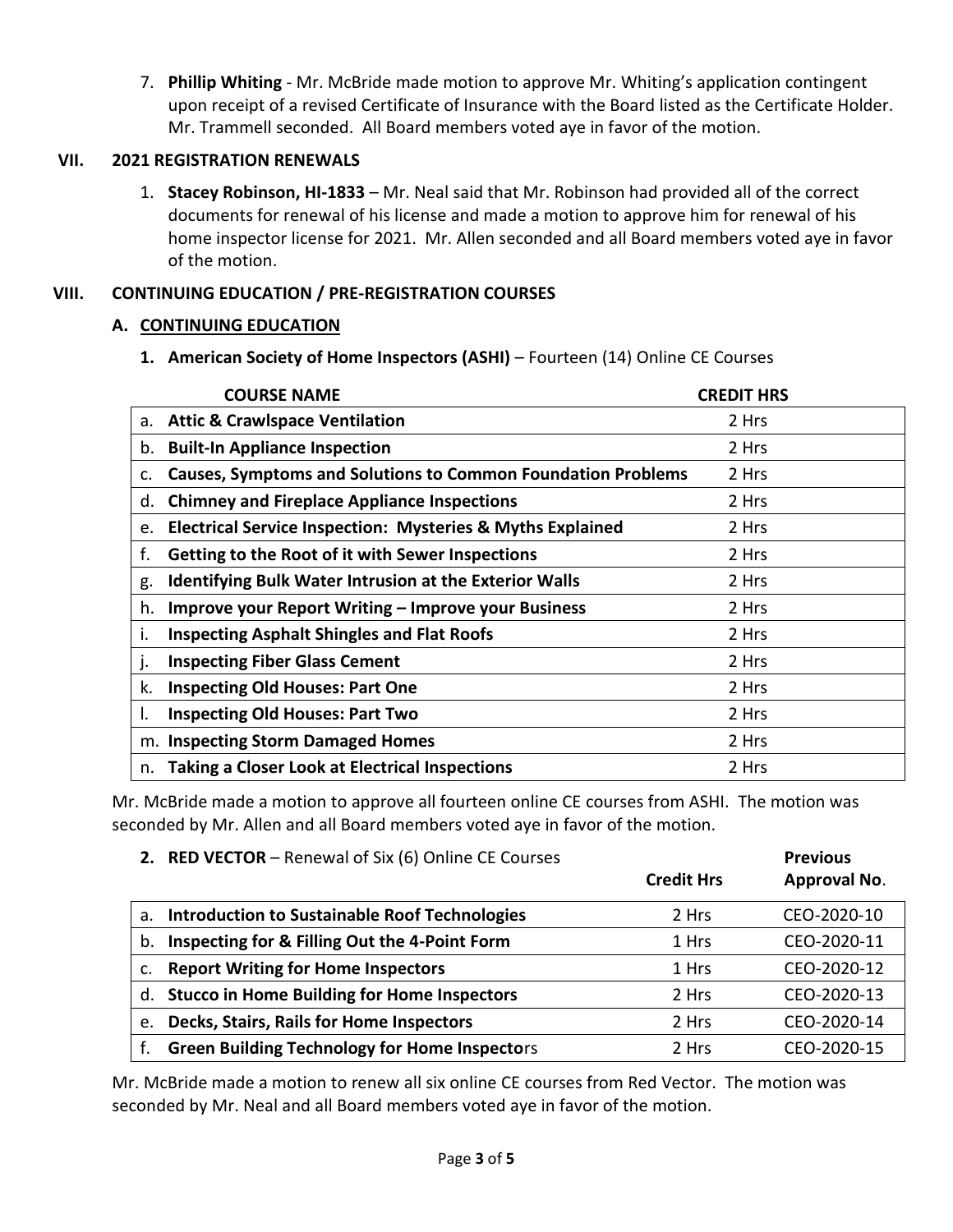## **B. PRE-REGISTRATION**

1. **The ASHI School** – Course Renewal -120 Hours *(previous approval No. PR-2018-03)* Mr. McBride made a motion to renew The ASHI School's Pre-Registration Training course. The motion was seconded by Mr. Trammell and all Board members voted aye to approve the motion.

## **IX. NEW BUSINESS**

1. CE Course Approval Numbers for Online, Classroom *(In-person & Virtual)* and Correspondence

This was discussed during the July Board Meeting and Mr. Neal was asked to write up the proposed change so that it would be less confusing to home inspectors trying to decide if the course would qualify as classroom credit hours or online credit hours. Mr. Neal recommended that a category with the heading "**CLASSROOM CREDIT – YES/NO**." Mr. Neal said this way, the home inspector would know immediately whether the course would count toward his classroom hours or online hours. Mr. McBride said it was simple and to the point for the home inspectors to understand.

Mr. Neal made a motion to approve the change on all future CE Course listings. Mr. Trammell seconded and all Board members voted aye to approve the motion.

- 2. Updates on Rule Changes for Apprenticeship Training Program NONE
- 3. Mr. James Gunter, a licensed home inspector, had emailed the Board because he wanted to get a real estate salesperson license, but he did not want to violate any rules by doing so. He called in to the meeting to discuss this with the Board. Ms. Chavis told him that he could have both licenses as long as he did not co-mingle the two, such as inspecting homes that he listed or sold.

## **X. OLD BUSINESS**

- 1. Office Security Ms. London told the Board that she had finally received a key that would lock the office door. Board members asked her about the file cabinets and other security issues. She told them that the one file cabinet in her office does not have a key and cannot be locked. She said that she uses a second file cabinet that's located on the other side of the building for some files and that cabinet does have a lock and key. She told the Board that there are several files that are still in boxes in her office and in a separate storage area that she has to access at times. Some of the boxes contain confidential information that should be under lock and key.
- 2. Mr. Neal made a motion to go into Executive Session to discuss personnel issues. Mr. McBride seconded and all Board members voted aye to approve the motion.

### **EXECUTIVE SESSION** – 11:06 a.m. – 11:36 a.m.

After Executive Session, Mr. McBride made a motion to have the Chairman, Mr. Burkhead, send a letter to the Secretary of the Dept. of Labor & Licensing about the pay increase for the Administrator. Mr. Allen seconded and all Board members voted aye in favor of the motion.

- 3. Mr. Allen told the Board that he wanted to stay on the Board for another term.
- 4. Mr. Neal told Board members that even though he eventually will have to leave the Board, he will continue to be a resource for the Board.